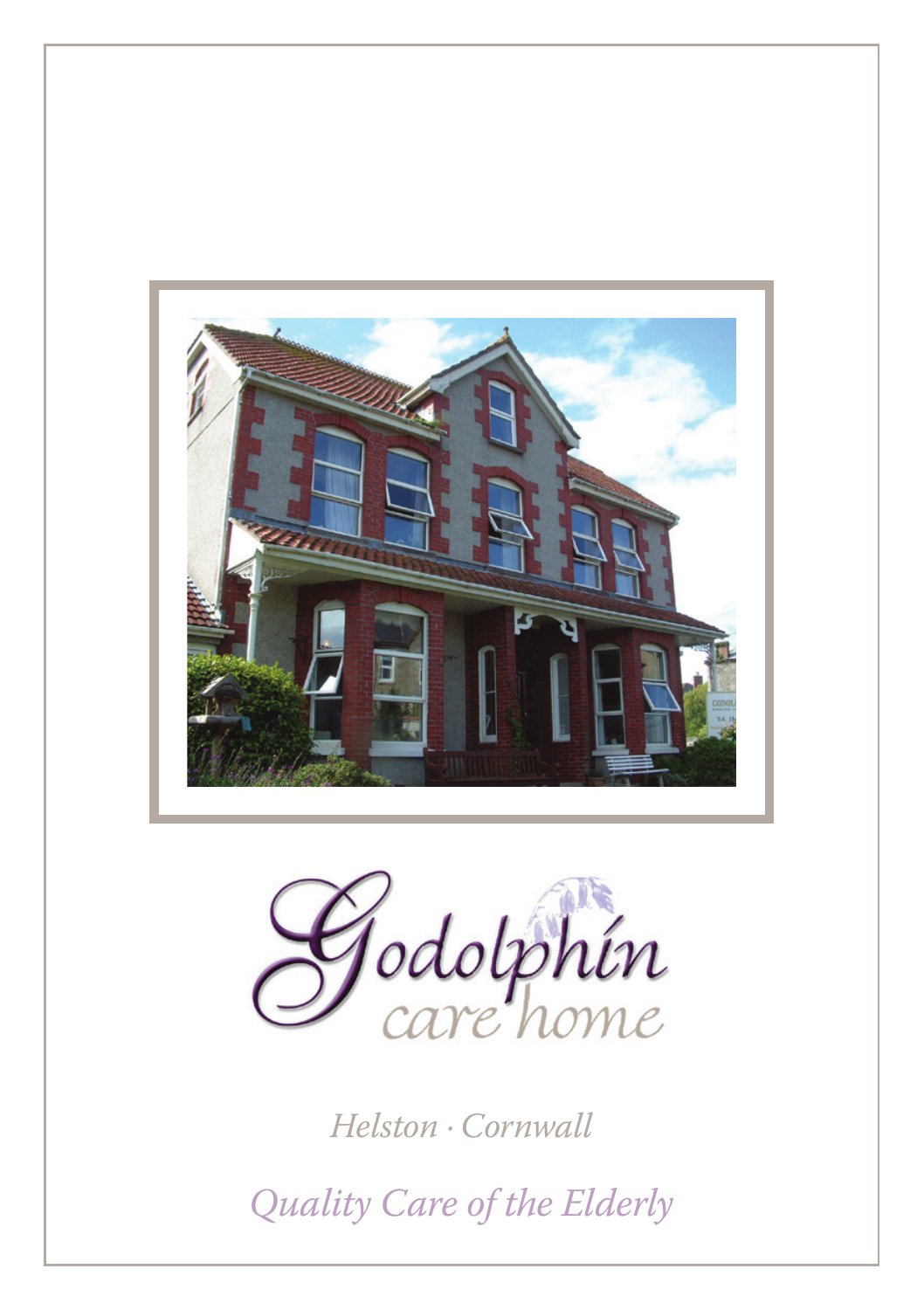# Our Core Values of Care are…

Privacy Dignity Rights Independence Choice Fulfilment Security Respect Equality

### Welcome…

We believe that our residents are central to the care provided, each one being a whole person, a unique individual with differing physical, psychological, social and spiritual strengths.

We believe that our role is to respond when residents, family and friends do not have the necessary strengths, skills and knowledge to assist the residents to fulfil all of their needs of daily living.

In co-ordination with the residents and their family and friends we aim to plan an individual care programme which is flexible and appropriate and meets the needs and wishes of our residents, their families and friends.

We operate a completely open style of management for the benefit of our residents. We encourage our residents and their relatives to seek out the managers, who are always on site, with any requests or suggestions that contribute to the smooth running of the home.

We hold functions throughout the year for both residents and families, creating the opportunity for total integration into the Godolphin community.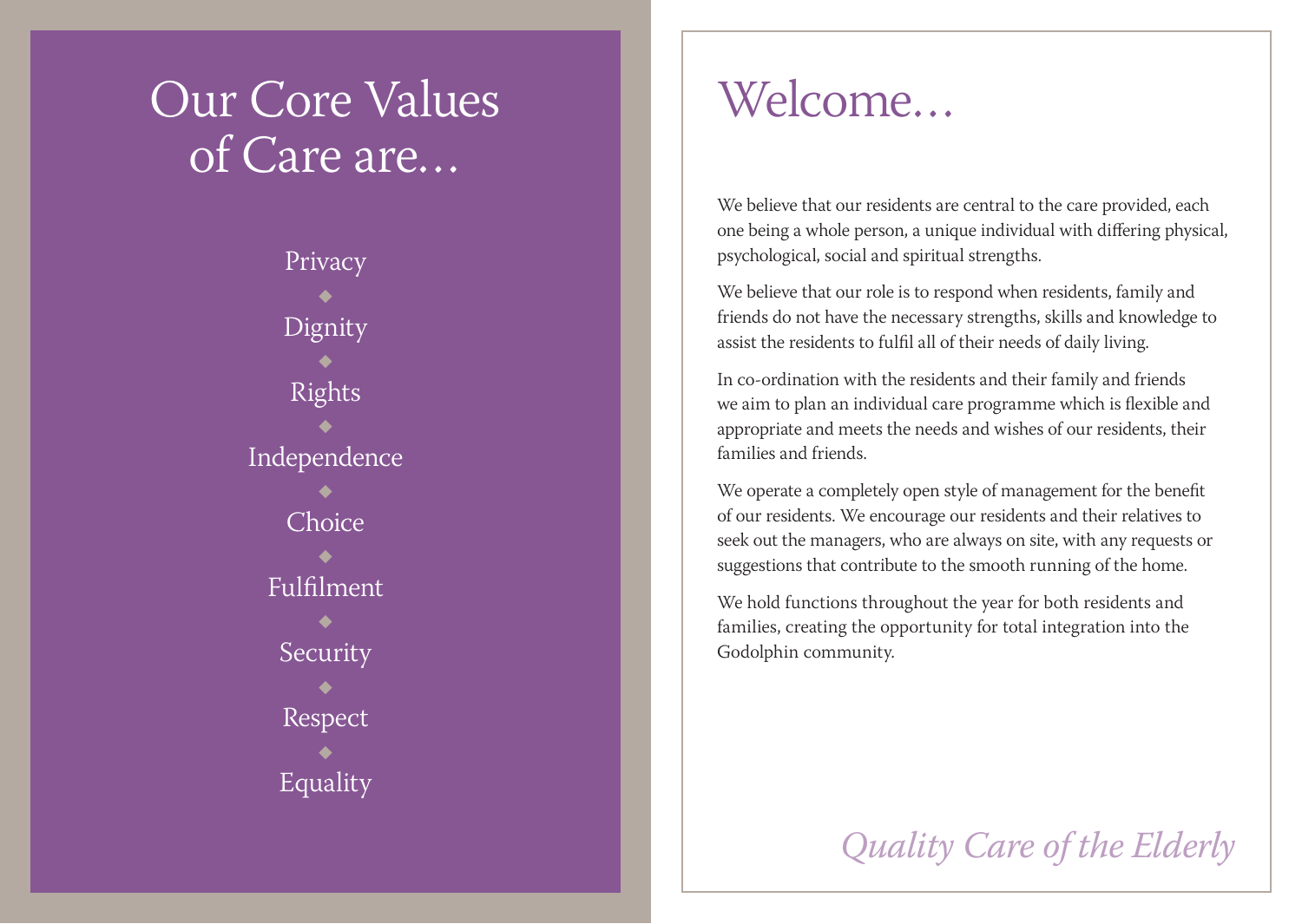

# Godolphin Care Home



Our newly refurbished Godolphin House is situated close to all local amenities within the historic town of Helston. The house itself is a traditional Victorian building and was a hotel for many years. There are 3 spacious lounges and a dining room. We have lift access to all three floors and a new Stannah double chair lift to the top floor.

We have 31 places, comprising of mainly single rooms, many are en-suite as well as luxury suites. The bedrooms are all centrally heated with fitted carpets and curtains and are comfortably furnished, each with its own call bell, T.V. point, telephone point and heating control. Our residents may bring in their own furniture if they wish, together with other items with which to personalise their room.

We operate a No Smoking policy throughout the building with a facility at the rear of the building for residents and visitors.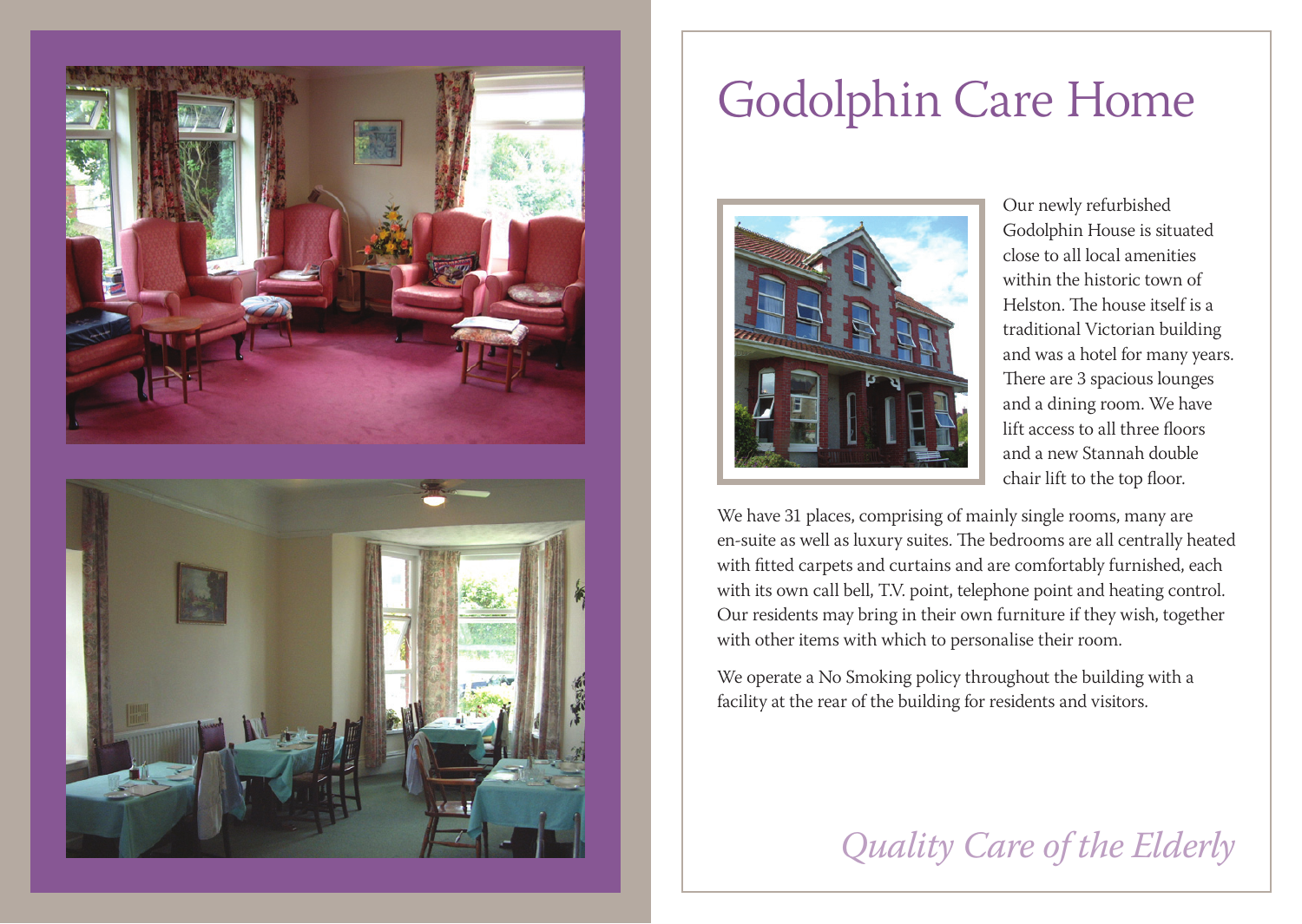## Our Services

#### **Personal Services**

We have a visiting chiropodist, dentist and optician. The hairdresser visits on a weekly basis. Individual clergy are always welcome at our homes.

### **Speciality Meals and Diets**

Great care is taken to ensure that there is a varied menu and that all residents' dislikes are noted. The residents are encouraged to request a particular choice if it is not on the menu. Naturally, we are able to cater for individuals with special dietary needs.

Our cook using fresh local produce carefully prepares all of our meals and all of our cakes are homemade.

Drinks and snacks are available throughout the day and night. Visitors are welcome to join their relatives for any meals.

We have close communication with the local GP's and District nurses who will visit any time at our request. We can also arrange domiciliary consultant visits through the GP.

#### **Social Activities**

Our entertainment includes; Bingo twice a week, regular in-house entertainments including an organist and singer. We have an increasingly varied social programme throughout the year, which involves both residents and their relatives. Our best day of the year is floral day when one of the dances finishes at the front of Godolphin House.

#### **Shop**

We have a shop trolley, which is available daily.

#### **Trips Out**

We invite our residents to come along on our regular outings by mini bus. We take trips out to tearooms and shops and in the summer we arrange a fish and chips lunch by the sea.

### **Visiting**

We have an open policy for visiting. Family and friends are always warmly welcomed and a cup of tea or light meals are always available.

When visiting we have ample car parking and the family can use us as a base to shop when visiting.

We also have a bus stop right outside the house.

#### **Assessment**

Our policy is to visit prospective residents in their home or hospital prior to admission so that the transition can be made smoothly and an accurate assessment of individual needs can be established.

#### **Respite**

We also offer advanced reservation short stay holiday care. We provide quick & easy check-in, full board, 24 hour personal care and 24 hour emergency assistance. You can stay for just one night or several weeks. So whether your stay is for your carer to have a weekend off or a full holiday break, or for you to recuperate and get your strength back, you can relax in our safe hands.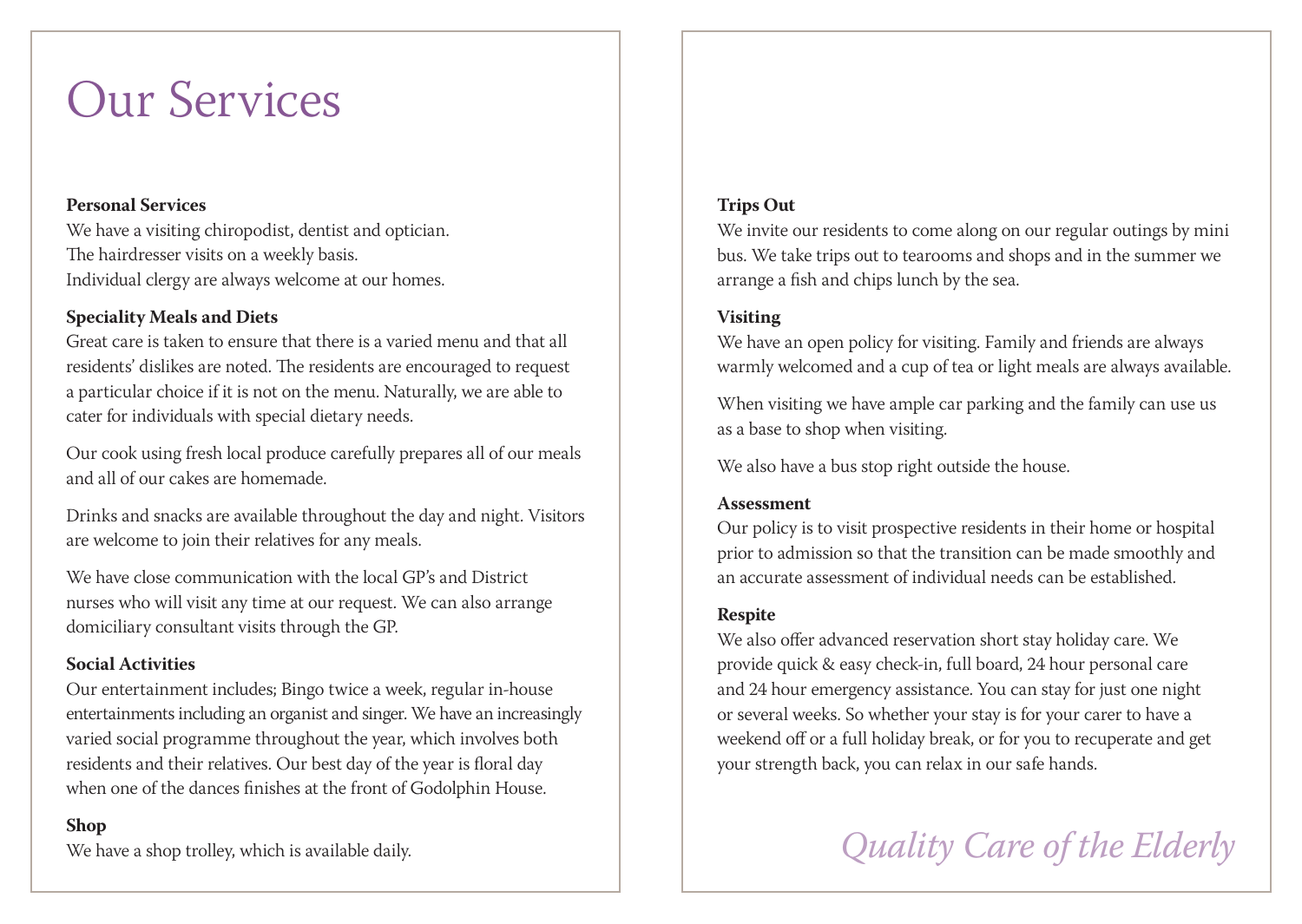# Articles of Care…

It is the objective of our Care Home to provide care to all residents to a standard of excellence, which embraces fundamental principles of good care practice.

All of our Residents shall live in a clean and safe environment and be treated with respect and sensitivity to their individual needs and abilities. Staff will be responsible to the individual needs of residents and will provide the appropriate degree of care to assure the highest possible quality of life within the home. Our service is designed to achieve the following objectives:

- $\blacklozenge$  To deliver a service of the highest quality that will improve and sustain the residents' overall quality of life.
- To ensure that the care service is delivered flexibly, attentively, and in a non-discriminatory fashion while respecting each resident's right to independence, privacy, dignity and fulfilment.
- To ensure that each Resident's needs and values are respected in matters of religion, culture, race or ethnic origin, sexuality and sexual orientation, political affiliation, marital status, parenthood and disabilities or impairments.
- To ensure that the care service in whole is delivered in accordance with the agreed contracts.
- $\bullet$  To manage and implement a programme of staff planning, recruitment, training and development to enable residents' care needs to be met.
- To manage the care service efficiently and effectively to make the best use of resources.
- To ensure all Residents receive written information on our home's procedure for handling complaints, comments and compliments and how to use it

All care staff within our homes will be appropriately qualified to deliver the highest standards of care. A continuous staff-training programme is implemented to ensure that these high standards are maintained in line with the latest initiatives and developments in care practices as may be laid down in appropriate legislation, and registration authority guidelines.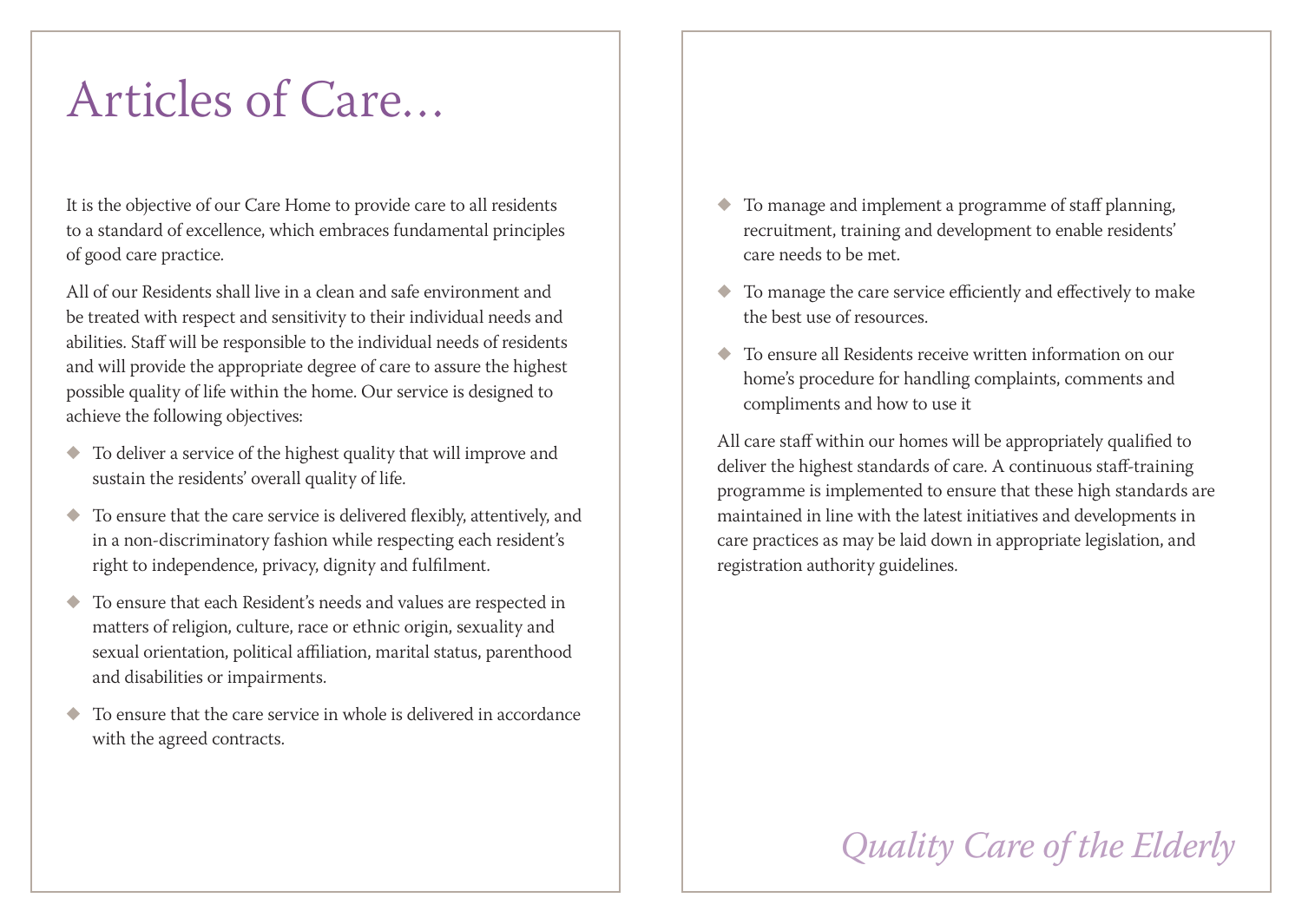Our fees are based both on room type and residents physical care needs. Please contact the Manager to discuss fees and to arrange an assessment of needs.

Fees may be increased periodically, in order to cover increased costs rather than reduce standards. This will usually be on an annual basis and with one months notice.

Fees cover the full range of services provided by the home 'in-house'. This includes:

- Accommodation
- $\triangle$  All meals
- $\blacklozenge$  Personal laundry services (excluding dry cleaning)
- The use of all facilities at our Home

# Our Prices… Sur Contact Details…

**Godolphin Care Home** Godolphin Road Helston Cornwall TR13 8QF

Telephone: 01326 572 609 Fax: 01326 569 432 Email: admin@godolphin**care**home.co.uk

> Please visit our website: www.godolphin**care**home.co.uk